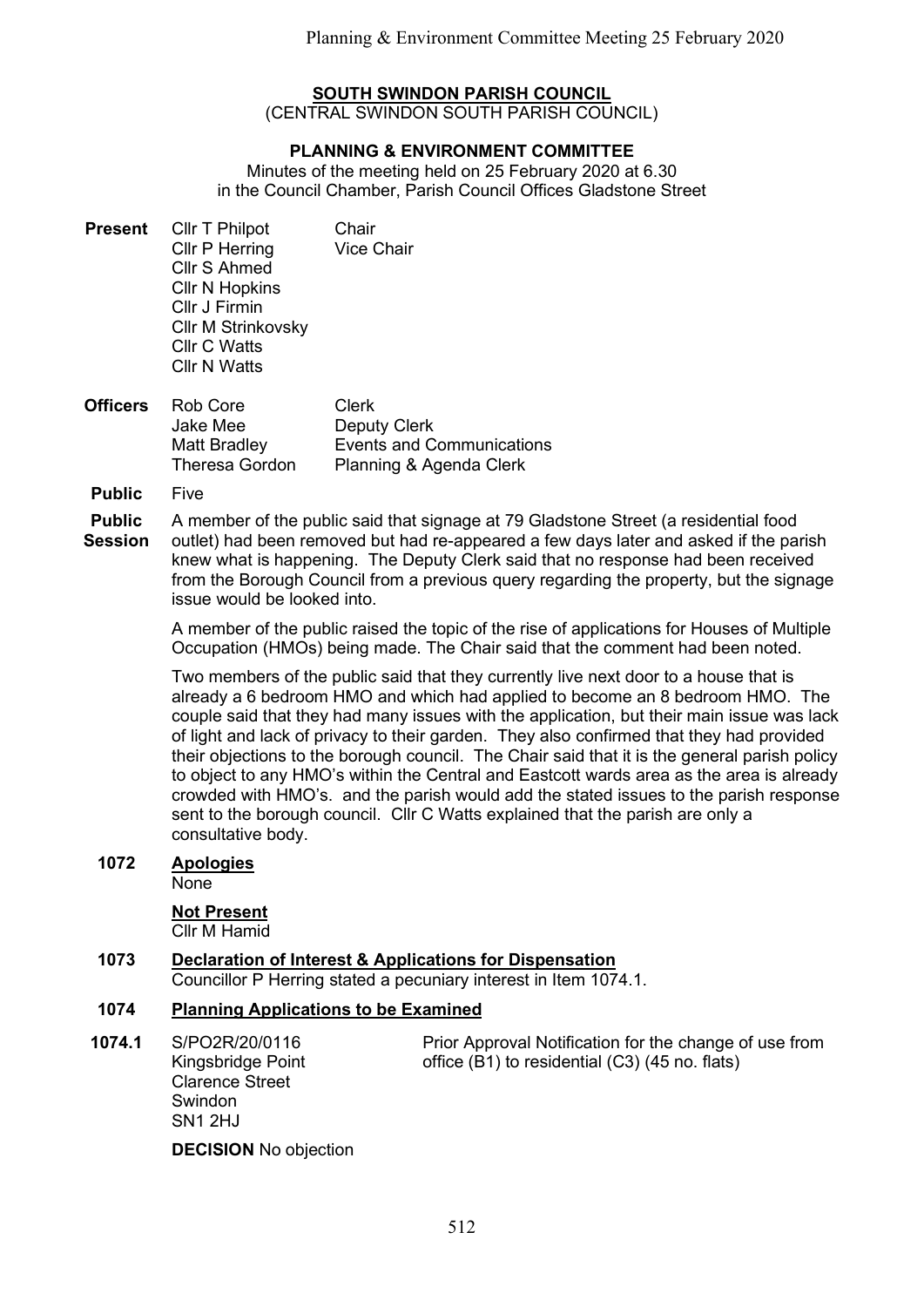1074.2 S/PO2R/20/0005 UK Life Centre Station Road Swindon SN1 1EL

Prior Approval Notification for the change of use from office (B1a) to residential (C3).

DECISION Objection due to:

- 1) Plans not detailed enough.
- 2) No elevation plans external modifications for windows not shown.
- 3) No plans for ground floor.
- 4) Smallest flats are undersized at under 37 m².
- 5) No Parking available for 170 flats.
- 6) Concerns regarding air quality and noise pollution.
- 7) No bin storage shown on plans.
- 8) No cycle storage shown on plans.
- 9) Support Historic England comments.
- 1074.3 S/OUT/20/0127 United Footwear Horsham Road Park south SN3 2LX

Demolition of existing shop/warehouse and erection of 22no. apartments and associated works – All matters reserved.

#### DECISION No objection

1074.4 S/20/0173 79 Lansdown Road Old Town Swindon SN1 3ND

Change of use from Dwelling to 8 person House in Multiple Occupation (Sui Generis) and two storey rear extension.

#### DECISION Objection due to:

- 1) Overdevelopment of a mid-terraced house.
- 2) Kitchen space not suitable for 8 residents. Residents of rooms 3, 4 and 6 would have to carry food up 1 or 2 flights of stairs, which is contrary to HMO standards.
- 3) Attic room below HMO standard.
- 4) An increase of rubbish bins would exacerbate what is already a problem.
- 5) Loss of light amenity and privacy to neighbouring properties.
- 6) Concerns regarding noise pollution and air quality.
- 7) Insufficient bin storage.
- 8) No parking.
- 9) Support neighbour's objections.
- 10) No side access for cycles

If Swindon Borough Council decision is to Grant this application the Parish would like to call the application in.

\*It remains Central South Swindon Parish Council's Policy to object to additional House of Multiple Occupation applications within the Central and Eastcott wards as the nominal threshold has been reached and it is deemed that they have a detrimental effect on services, space and quality in the area.